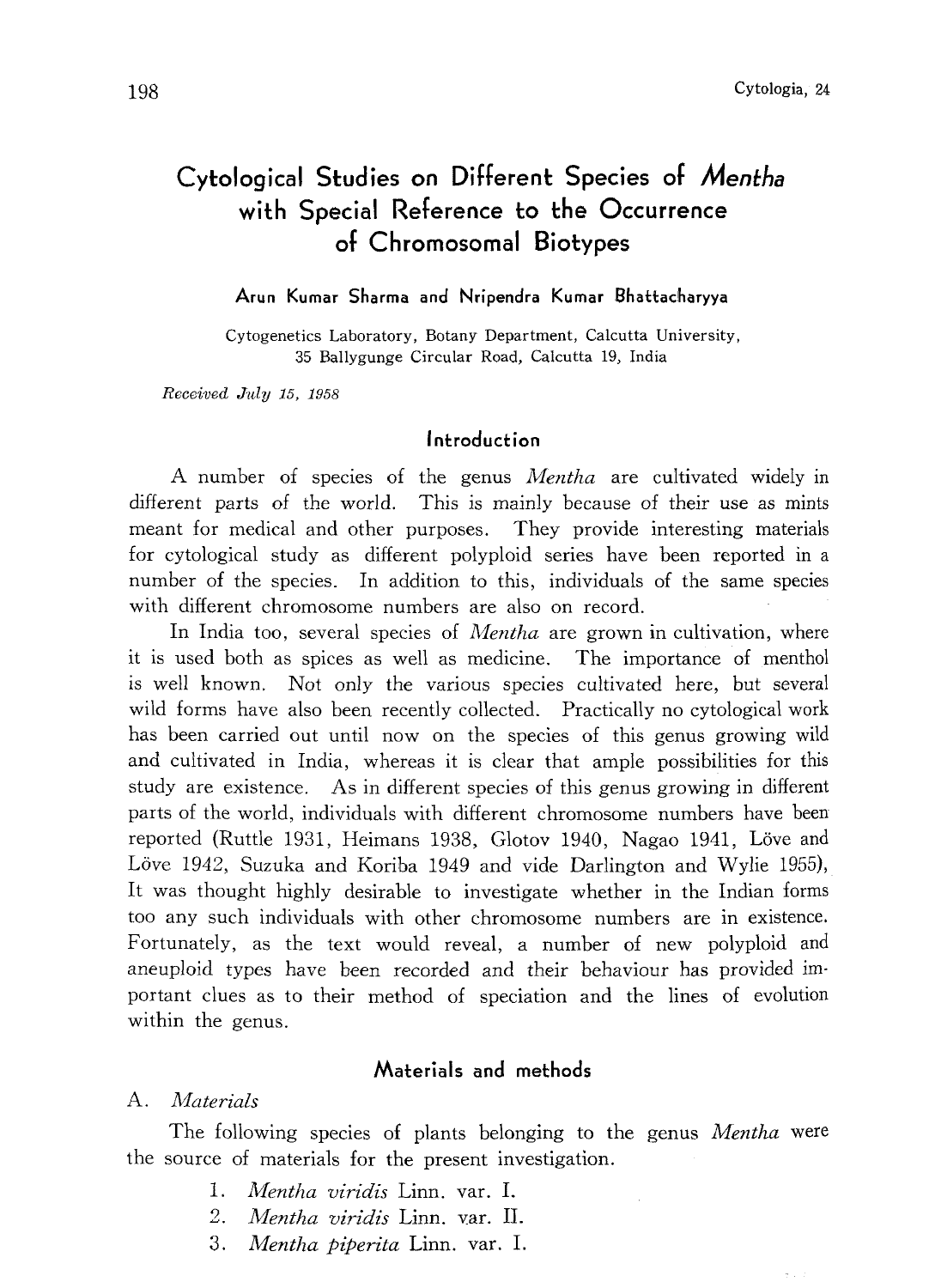- 4. Mentha piperita Linn. var. II.
- 5. Mentha arvensis Linn.

The genus Mentha is a native of North Temperate regions. M. arvensis is distributed in Europe, North West Asia to China. M. piperita is found in Europe, Asia and North America and M. viridis in Europe, Asia, North and South America. In India, most of the species are found in the temperate Western and Eastern Himalayas. M. viridis is found also in the plains. M. viridis var. II was collected from the suburbs of Calcutta. All the other species were collected from Rango (Darjeeling) at an altitude of 3,000-4,000 feet.

All of the species are shade-loving plants preferring damp soil, and were grown in shady humid nurseries. For root-tips, several runners were placed in suitable flat earthenware pots in a mixture of sand and soil. For flowering, one set of plants was grown in separate plots.

B. Methods

Fixation of somatic chromosomes presented much difficulty due to their high number in most cases. Various fixatives, involving both metallic and non-metallic constituents, were used with varying proportions of the con stituents. Of them, a mixture of chromic-formalin, with the proportion of formalin high, 1:2, was effective in some species. Temporary squash prepa rations yielded good results in all species. Out of different trials of pre treatment in various chemicals, para-dichlorobenzene produced best results (Sharma and Mookerjea 1955). Healthy root-tips were treated in a saturated aqueous solution of para-dichlorobenzene for  $1\frac{1}{2}$  hours at  $6^{\circ}-8^{\circ}$ C. The materials were then hydrolysed and stained in a mixture of 2% Aceto-orcein and  $N/HCl$  (9:1) by heating over a flame for a few seconds. Smearing was done in 1% Aceto-orcein solution and the slides were sealed properly.

For the fixation of meiotic chromosomes, Belling's modification of Navaschin's fluid A and B  $(1:1)$  was found most suitable. A pre-treatment in Carnoy's fluid for a few seconds followed by thorough washing in distilled water was necessary.

The peak period of mitotic and meiotic division was between 10 A.M. and  $2$  P.M.

Paraffin sections,  $14\mu$  thick, were cut and staining was done following the usual schedule of Newton's crystal violet iodine technique.

The figures were drawn at a table magnification of approximately  $\times 2,900$ using a Zeiss compensating eye-piece  $\times 20$  and a 1.3 apochromatic objective with a condenser of  $1.3 N.A$ .

In the drawings, chromosomes bearing secondary constrictions or satel lites, have only been drawn in outline.

#### **Observations**

The records presented below would reveal at a first glance the role of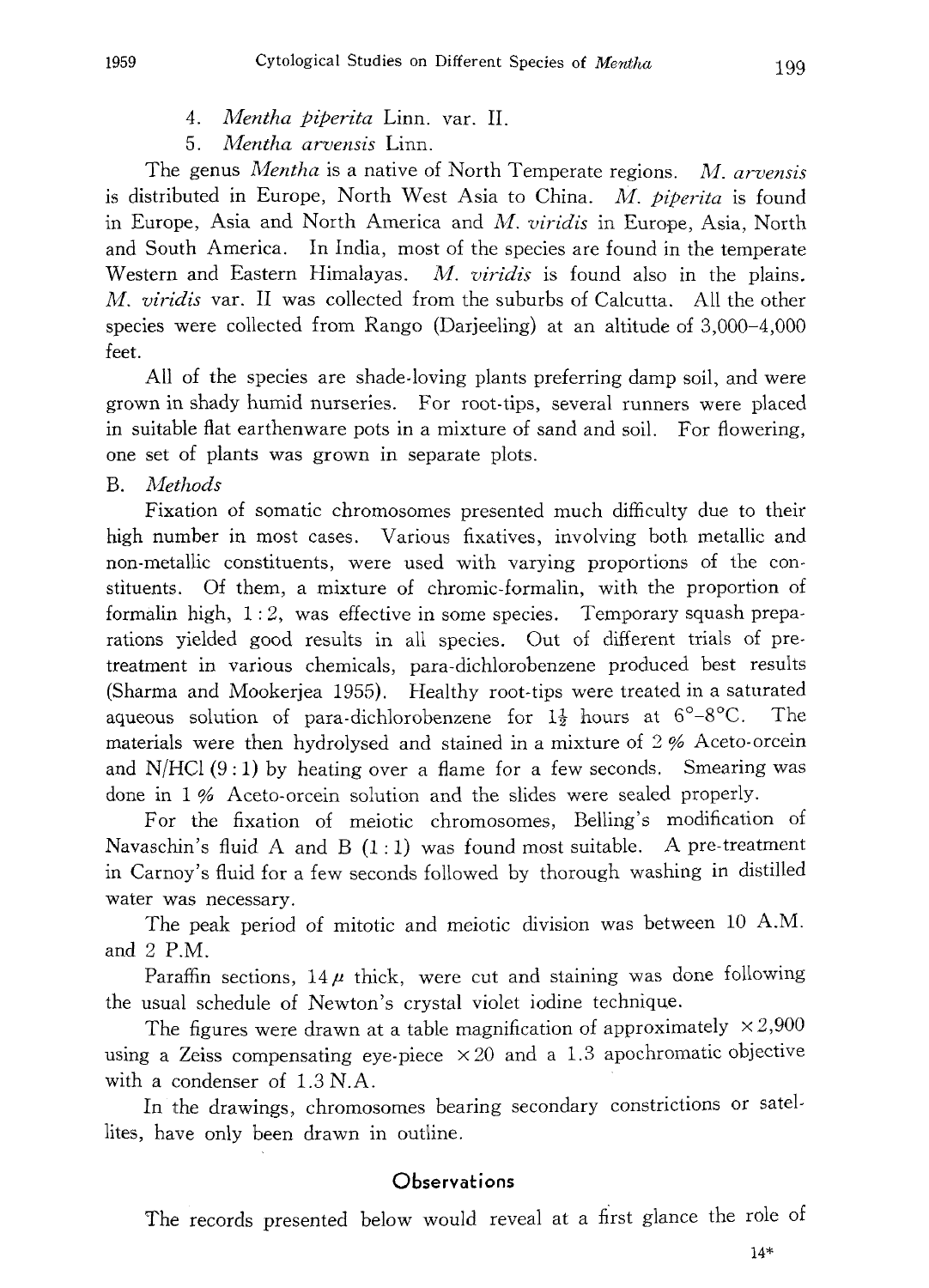polyploidy in the different species. The normal somatic chromosome number has been found to vary from  $2n=32$  to  $2n=90$  in the different species. Nuclei with varying number of chromosomes are also observed. The somatic number occurring in the highest frequency is taken as the normal number for the species.

Size difference in chromosomes amongst the different species is not marked, but a slow gradation in size, one group merging into other, is found within the complements. Chromosomes are characterized in having mostly median to submedian constrictions. The number of secondary constrictions varies from six to as many as fourteen. Chromosome size ranges from  $1.0 \mu$ to 3.1  $\mu$  and on its basis broadly two groups can be recognized, viz., medium and short.

In the detailed karyotype, the general chromosome types of the different species are described first on a comparative basis. Their finer details will be dealt with separately under karyotype description for each species. The main morphologically distinguishable types are as follows:

- Type  $A$  Represents medium-sized (nearly long) chromosomes, each with two constrictions, primary and secondary, one nearly median and the other placed at the distal end of the shorter arm.
- Type  $A_1$  Medium-sized chromosomes, each with a nearly median primary constriction and a satellite at the distal end of the longer arm.
- Type  $A_2$  Medium-sized chromosomes each with two constrictions, primary and secondary, one nearly median and the other nearly submedian placed at the distal end of the comparatively longer arm.
- Type  $B$  Medium-sized (nearly long in one pair) chromosomes, with two constrictions, primary and secondary, both in submedian positions at opposite ends of the chromosomes.
- Type C Medium-sized (nearly long) chromosomes with submedian primary constrictions.
- Type  $D$  Medium-sized chromosomes with nearly median primary constrictions.
- Type E -- Medium-sized chromosomes each having two constrictions, primary and secondary, both in submedian positions at opposite ends of the chromosome. It differs from the type B in being smaller in size.
- Type  $F$  Medium-sized chromosomes smaller than type C with submedian primary constrictions.
- Type G-Medium-sized (neary short) chromosomes each with a median primary constriction and a minute satellite at the distal end of one of the arms.
- Type H- Nearly medium-sized to short chromosomes with nearly median to submedian primary constrictions.
- Type  $I V$ ery short chromosomes with median primary constrictions.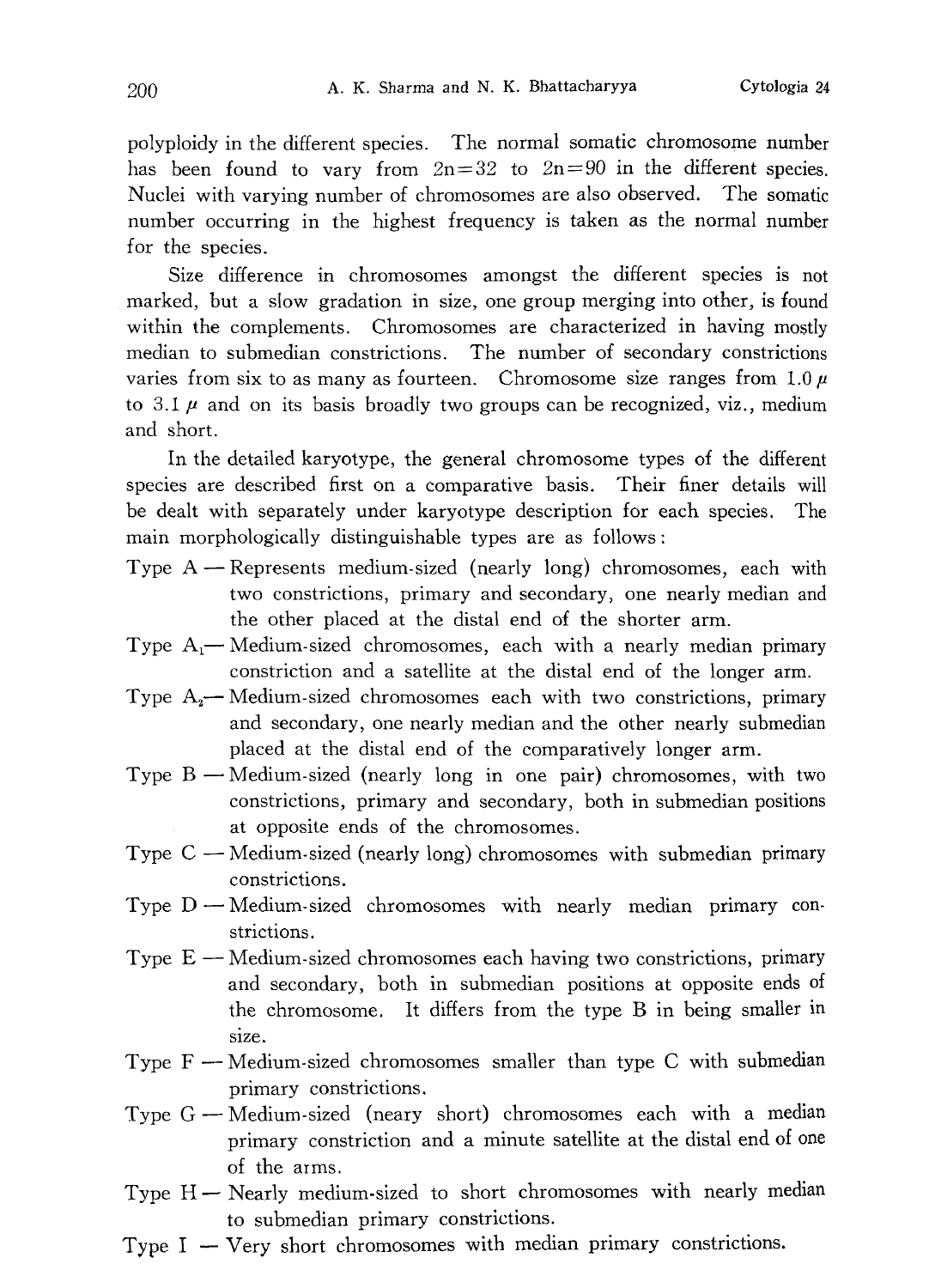Meiotic study could be made in only two species. Flowers of other species could not be collected. Further the plants grown in the nursery did not produce flowers. Meiotic irregularities are found in a considerable frequency. Tendency of association between the chromosomes in the second meiotic metaphase has also been noticed.



Figs. 1-11. Mentha viridis Linn. var. I. 1, normal somatic metaphase (2n=32). 3, vari ation somatic metaphase with 60 chromosomes. 4-11, meiotic stages including secondary association in metaphase II (For details, vide text, pp. 205). 12, Mentha viridis Linn. var, II. normal somatic metaphase (2n=48).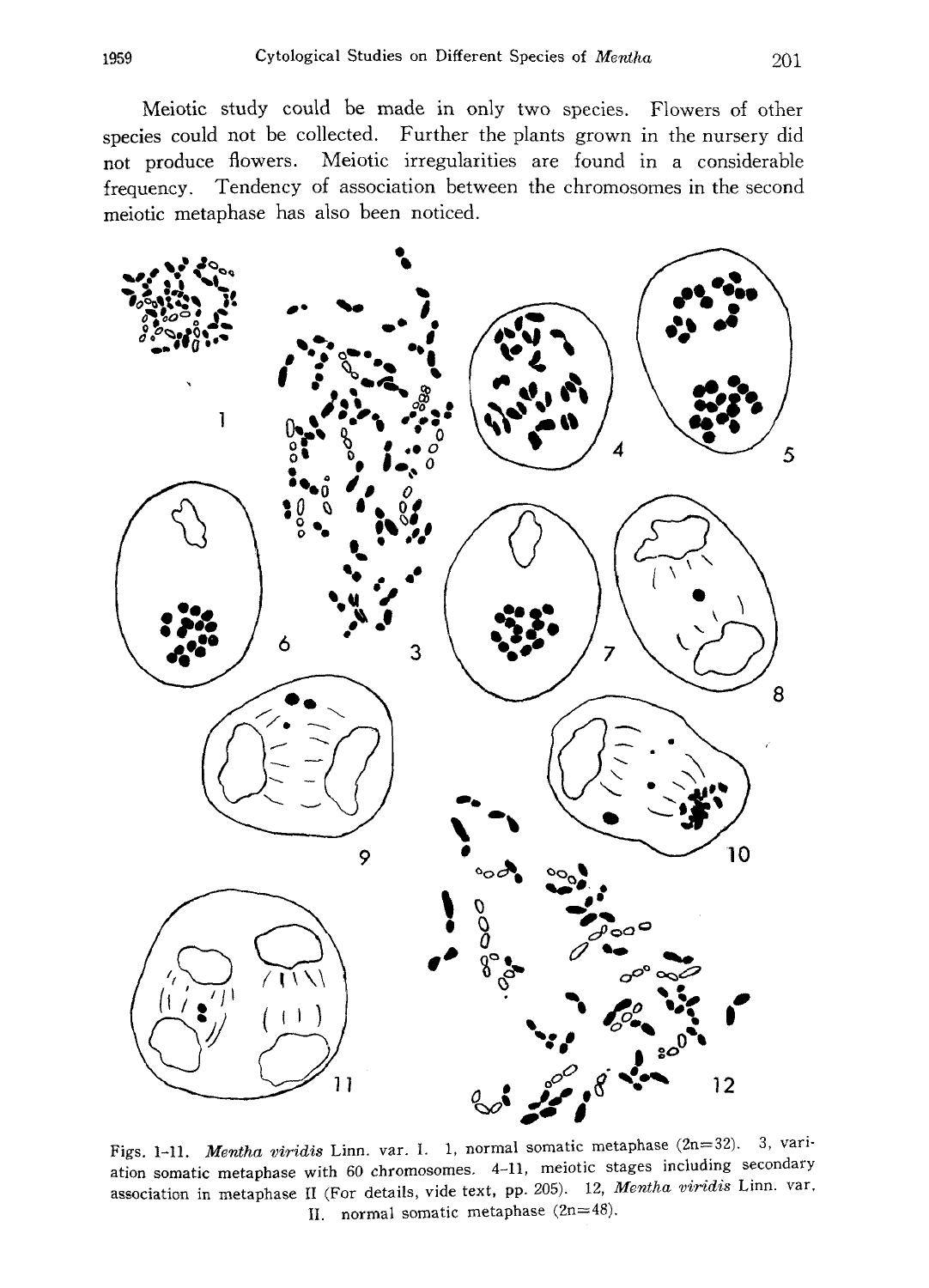1. *Mentha viridis* Linn. var. I  $(2n=32=6M^4+6M+20S)$ 

Strongly scented perennial herb growing wild in hilly areas; hairy, leaves sessile, comparatively longer and ovate in shape. Flowers few, axillary, comparatively large.

The somatic chromosome number in the normal nuclei is found to be thirty-two (Fig. 1). One variation plate with  $2n=60$  chromosomes has also been recorded (Fig. 3). Though size difference is not marked, the following groups can be seen.

- i) Six pairs of medium-sized chromosomes.
- ii) Ten pairs of short chromosomes

Of these, six chromosomes bear secondary constrictions. The size ranges from 1.1  $\mu$  to 2.1  $\mu$ . Table 1 shows the detailed karyotype (Fig. 2).

 $\delta_0^o$ စိ  $\ddot{\circ}$  $A_2$  E  $A_{\lambda}$  $H$   $H$   $H$  $H$ **НННННН**  $\mathbf H$  $\mathbf I$ Fig. 2. Mentha viridis var. I  $(2n=32)$  $\stackrel{8}{0}$  $\frac{0}{8}$  $\frac{0}{0}$ å နီ 8  $\overline{B}$  $\overline{B}$  $\mathbf C$  $D$   $D$   $A_2$   $F$  ${\bf D}$  $\mathbf{F}$ E E G H H H H H H H H I I Fig. 13. *M. viridis* var. II  $(2n=48)$  $\int_{0}^{b}$  $\mathring{0}$  $\frac{0}{0}$ °°  $A_1$  $A_1$  $\mathbf E$  $E$  $H$ H H H H  $_{\rm F}$  $\mathbf F$ F F F  $\mathbf F$ G  $H$  $H$  $H$  $H$  $H$ H H H И : t  $H$  $H$  $\mathbf H$  $\mathbf{H}$   $\mathbf{H}$  $\mathbf H$  $H$   $H$   $H$  $\bf I$  $\mathbf I$ I Fig. 17. M. piperita var. I  $(2n=72)$ ဂီ  $\rm{^o}_0$ oo<br>o ooo ė<br>0  $A_2$  $A_2$  $\bf E$  $\overline{E}$  $\mathbf F$  $\mathbf F$ G  $_{\rm F}$ F F  $H$  $H$  $H$  $\rm H$  $\mathbf H$  $H$   $H$   $H$  $H$ HHHHH 1 1 1 ٠. ĭ 3  $\rm H$  $\mathbf H$  $H$  $H \supseteq H$  if  $H$  $H$  $H$   $H$  $H$  $\mathbf H$  $H$  $H$ H Η  $\bf{I}$  $\mathbf I$ I  $\mathbf{I}$  $\mathbf{I}$ Fig. 25. *M. arvensis*  $(2n=90)$ 

Idiogram table of the different species of Mentha so far investigated. Lettering of the chromosome types of the different species is prepared on a comparative basis.

| Type | Number   | Special features                                 |  |
|------|----------|--------------------------------------------------|--|
| A.   | 2 pairs  | One pair slightly shorter than other $A_2$ types |  |
| E    | 1 pair   | Common E type                                    |  |
| н    | 11 pairs | Few pairs longer than others                     |  |
|      | 2 pairs  | Common I type                                    |  |

Table 1. Karyotype analysis in M. viridis var. I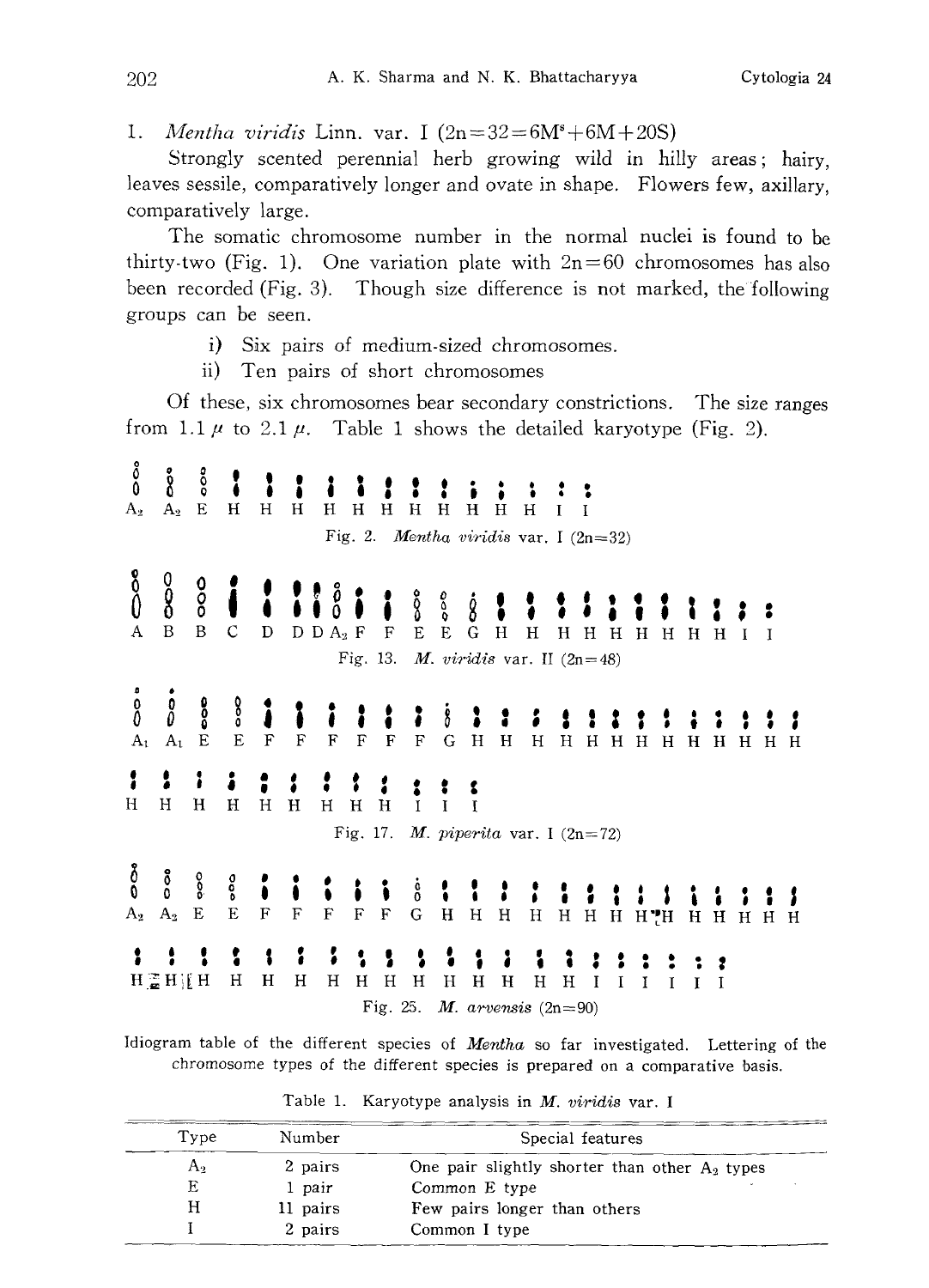At diakinesis, sixteen clear bivalents have been observed (Fig. 4). The second meiotic metaphase showed clear sixteen chromosomes in polar view (Fig. 5). Meiotic irregularities, mainly lagging, have been observed in both the first and the second anaphase (Figs. 8-11). Many extra.nuclear bodies were also found at first anaphase (Fig. 10). Tendency of allo-polyploidy has been noticed in second meiotic metaphase. Various associations of the chromosomes noticed are revealed in figures (Figs. 5-7).



Figs. 14-25. Mentha viridis Linn. var. II. variation somatic metaphse with 38 and 81 chromosomes respectively. 16-20, Mentha piperita Linn. var. I. 16, normal somatic meta phase (2n=72). 18-20, variation somatic metaphase with 60, 70 and 132 chromosomes res pectively.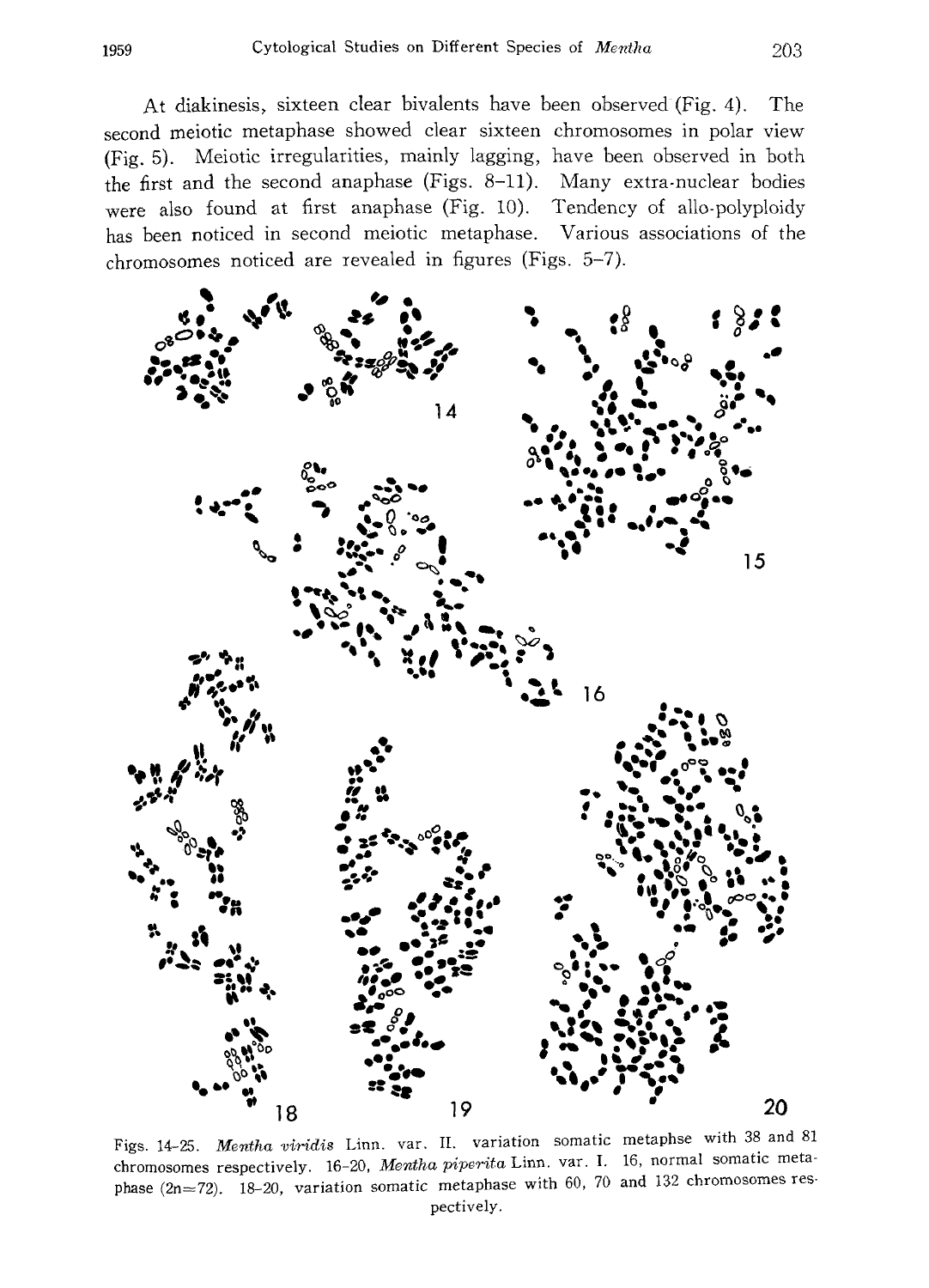2. Mentha viridis Linn. var. II  $(2n=48=14M^*+18M+16S)$ 

Strongly aromatic perennial herb, glabrate, leaves ovate, shortly petioled, leaf-surface uneven. Cultivated as spearmint.

The normal complements of somatic cells are seen to contain forty-eight chromosomes (Fig. 12). Besides this, other variation nuclei with thirty-eight and eighty-one chromosomes are recorded (Figs. 14-15). Size difference is present and two groups can be recognised:

i) Sixteen pairs of medium-sized chromosomes, and

ii) Eight pairs of short to very short chromosomes.

Number of secondary constrictions is very high. Fourteen chromosomes bear secondary constrictions. The size ranges from 1.1  $\mu$  to 3.1  $\mu$ . The following table shows the detailed karyotype (Table 2, Fig. 13).

| Type  | Number  | Special features                         |
|-------|---------|------------------------------------------|
| A     | 1 pair  | Normal A type                            |
| в     | 2 pairs | One pair slightly shorter than the other |
| С     | 1 pair  | Normal C type                            |
| D     | 3 pairs | Common D type                            |
| $A_2$ | 1 pair  | Common $A_2$ type                        |
| F     | 2 pairs | Longer than other F types                |
| E     | 2 pairs | Common E type                            |
| G     | 1 pair  | Longer than other G types                |
| Η     | 9 pairs | Common H type                            |
|       | 2 pairs | Common I type                            |

Table 2. Karyotype analysis in M. viridis var. II

Table 3. Karyotype analysis in  $M$ . piperita var. I

| Type | construction and disconsistency and CD Measurement are conselled a measurement consellation conservation<br>Number        | Special features                      |
|------|---------------------------------------------------------------------------------------------------------------------------|---------------------------------------|
|      | contract of the first state of the contract of the contract of the contract of the contract of the contract of<br>2 pairs | Common $A_1$ types                    |
| E    | 2 pairs                                                                                                                   | Common E types                        |
| F    | 6 pairs                                                                                                                   | Few pairs shorter than common F types |
|      | 1 pair                                                                                                                    | Common G type                         |
| н    | 22 pairs                                                                                                                  | Common H type                         |
|      | 3 pairs                                                                                                                   | Common I type                         |

3. *Mentha piperita* Linn. var. I  $(2n=72=10M^s+12M+50S)$ 

Strongly scented perennial herb, glabrate, leaves thin in texture, petioled, lanceolate, serrate, flowers in axillary whorls. Cultivated as peppermint.

The normal somatic cells of the species show  $2n=72$  chromosomes (Fig. 16). Abnormal cells with  $2n=60$ , 70 and 132 chromosomes are also seen (Figs. 18-20).

Size difference is not so marked and two groups can be distinguished.

i) Eleven pairs of medium-sized chromosomes, and

ii) Twenty-five pairs of short to very short chromosomes.

Ten chromosomes bear secondary constrictions. The size ranges from  $1.0 \mu$ to 2.4  $\mu$ . The detailed karyotype is as follows (Table 3, Fig. 17): -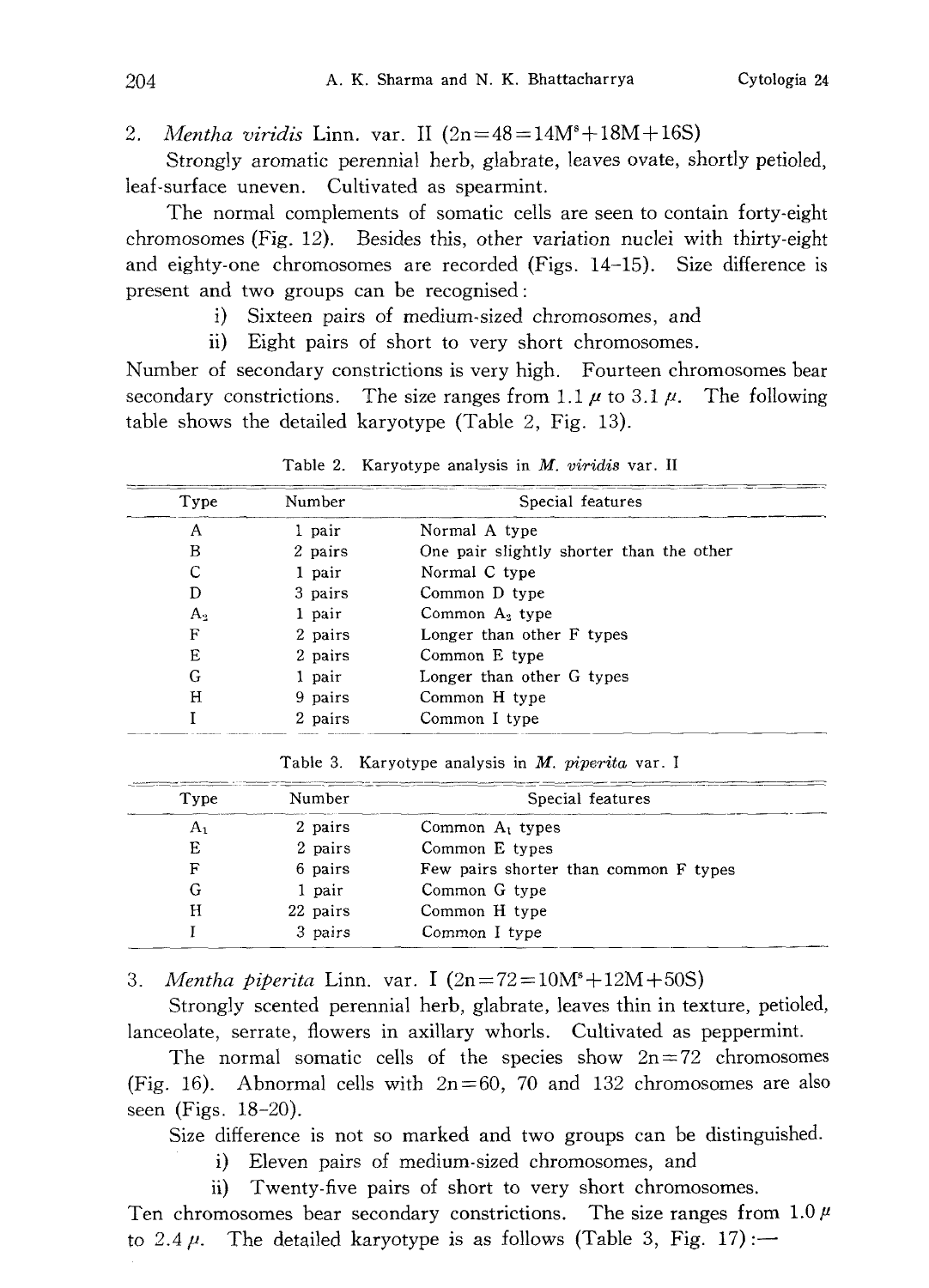4. *Mentha piperita* Linn. var. II  $(n=66)$ 

External morphology almost similar to the variety I . But leaves are comparatively thick and large. Flowers small, in axillary and terminal



clusters.

The somatic chromo somes of this species could not be examined as the materials brought from Rango (Darjeeling) did not survive. Meiotic studies revealed sixty-six clear bivalents at Meta phase I (Fig. 21). Several extranuclear bodies were observed at prophase. Meiotic irregularities, mainly lagging, were noticed at anaphase I and II (Figs. 22-23).

5. Mentha arvensis Linn.  $(2n=90=10M^s)$  $+10M+70S$ 

Strongly scented perennial herb; glabrate, leaves shortly petioled, oblong-ovate, serrate.

Figs. 21-23. Mentha piperita Linn. Var. II. meiotic stages (for details, vide text, p. 209). 24, Mentha arvensis Linn. normal somatic metaphase  $(2n=90)$ .

The normal complement of somatic cells is seen to contain ninety chromo somes (Fig. 24). Size difference is not well marked and two groups can be recognised.

- i) Ten pairs of medium-sized chromosomes, and
- ii) Thirty-five pairs of short to very short chromosomes.

Ten chromosomes bear secondary constrictions . The size ranges from 1.0  $\mu$  to 2.1  $\mu$ . The detailed karyotype is revealed from Table 4 (Fig. 25).

| Type | Number   | Special features                     |
|------|----------|--------------------------------------|
| A,   | 2 pairs  | One pair longer than the other       |
| Ε    | 2 pairs  | Common E types                       |
| F    | 5 pairs  | Few pairs shorter than common F type |
| G    | 1 pair   | Common G type                        |
| н    | 29 pairs | Common H type                        |
|      | 6 pairs  | Common I type                        |

Table 4. Karyotype analysis in M. arvensis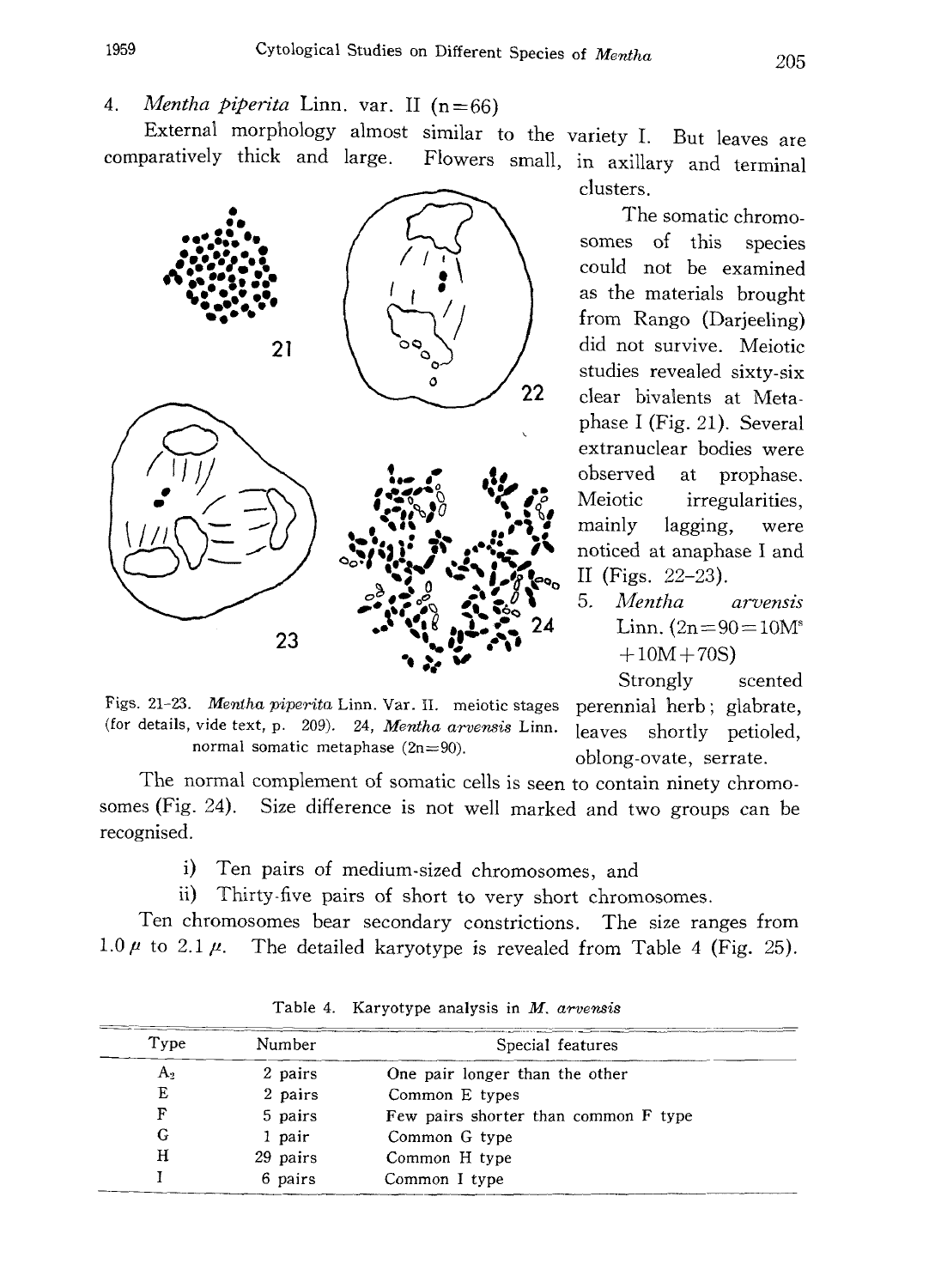

Histogram showing the total length of chromatin matter in the haploid complement of the different species of Mentha so far investigated.

#### **Discussion**

1. A correlation between the principal findings of the previous and the present records

Previous records show that in different species of Mentha, chromosome numbers as multiples of six, nine and ten have been found (vide table 5).

| Species         | Previous records   | Present record                       |                    |
|-----------------|--------------------|--------------------------------------|--------------------|
|                 | $(2n \text{ No.})$ | Author                               | $(2n \text{ No.})$ |
| Mentha piperita | 36, 64             | Glotov (1940)                        | var. $I-72$        |
|                 | 66, 68, 70         | Ruttle (1931)                        | var. II-132        |
|                 |                    |                                      | $(from n=66)$      |
| M. arvensis     | 12, 60, 72         | Löve and Löve (1942)                 | 90                 |
|                 | 54                 | Wolf (1929)                          |                    |
|                 | 72                 | Ruttle (1931)                        |                    |
|                 | 64, 92             | Nagao (1941)                         |                    |
| M. viridis      | 36, 48             | Löve and Löve (1942)                 | var. $I-32$        |
|                 |                    |                                      | var. II 48         |
|                 | 36                 | Schurhoff (1929)                     |                    |
|                 | 36                 | Nagao (1941)                         |                    |
|                 | 48                 | $\theta$<br>$^{\prime\prime}$        |                    |
|                 | 84                 | $\boldsymbol{r}$<br>$\boldsymbol{H}$ |                    |
| M. longifolia   | 18                 | Heimans (1938)                       |                    |
|                 | 24                 | Ruttle (1931)                        |                    |
|                 | 48                 | Suzuka and Koriba (1949)             |                    |
| M. rotundifolia | 18                 | Heimans (1938)                       |                    |
|                 | 24                 | Nagao (1941)                         |                    |
|                 | 54                 | Schurhoff (1929)                     |                    |
| M. niliaca      | 24, 56             | Ruttle (1931)                        |                    |
| M. aquatica     | 36                 | Schurhoff (1929)                     |                    |
|                 | 96                 | Ruttle (1931)                        |                    |
| M. pulegium     | 20, 40             | Ruttle (1931)                        |                    |

Table 5. Previous and present records of chromosome number

The most interesting feature recorded in practically all of them is the dif ference in chromosome number between different individuals of the same species. In a number of cases, they seem to represent a polyploid set whereas in others they are not necessarily multiples of the basic number. It is quite interesting that investigations so far carried out do not reveal any significant difference between the ecological tolerance of such chromosomal biotypes, at least in a number of species. The term chromosomal biotype can obviously be applied here as the individuals of the same species having difference in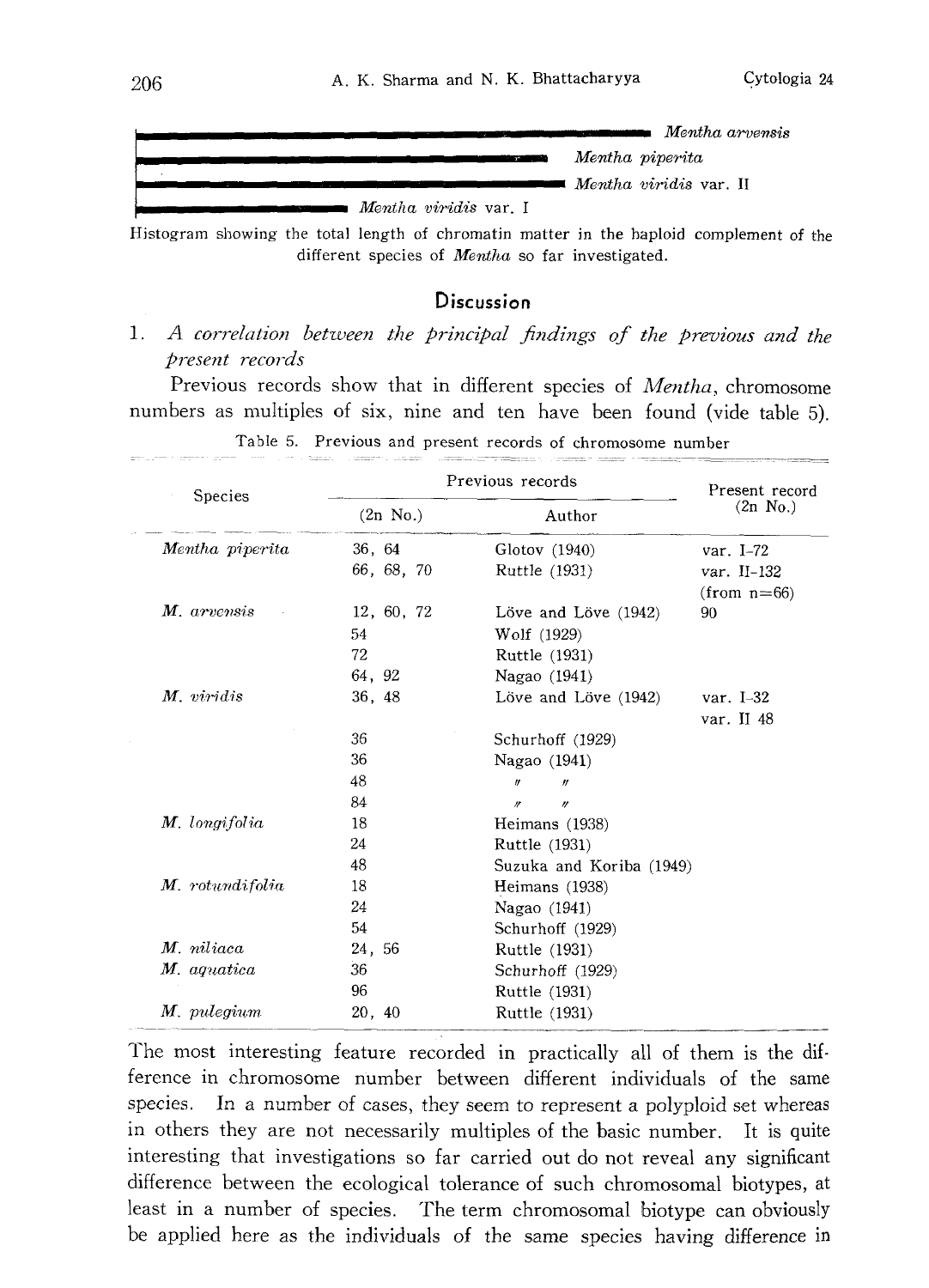the chromosome number also differ in minute details of the external morphology of the plants. In the present investigation too, difference in chromosome number in different individuals collected from the same locality has been noted. As viable seed setting in the tropical countries, even following selfing is very rare, it is very difficult to investigate whether these different biotypes show cross compatibility. In any case, there is no doubt that the stability of these individuals is maintained as it is, as they are propagated through vegetative means and so have no chances of merging with one another through natural crossing.

The five different species and varieties of *Mentha* reported in the present paper reveal also certain interesting details in their cytology. The different individuals of these species have been investigated by previous authors too on materials collected from different geographical zones, viz., Egypt, Europe, North Africa and North Asia. No record is available of the Indian species whether growing as wild or cultivated in this subcontinent. If the records of chromosome number of the different individual species including those investigated here are reviewed, the situation stands as thus:

In  $M$ , *piperita*, the common cultivated peppermint, individuals with  $2n$  $=36$  and 64 chromosomes are reported by Glotov (1940), and  $2n=66$ , 68 and 70 chromosome by Ruttle (1931). The materials were collected from Europe, several areas of Asia and Northern Africa. The cultivated species of M. piperita growing in India, so far investigated here, on the other hand, are constituted of individuals with  $2n=72$  and  $n=66$  chromosomes respectively. In this cultivated species, therefore, it is quite evident that various chromo somal biotypes are present, which might have arisen through cultivation. The two individuals, one with  $n=66$  and the other with  $2n=72$  chromosomes, reported here, though were collected from the same locality of the temperate Himalayas, had slight difference in the texture of the leaves, one being thick (n=66 form) and the other comparatively thinner (2n=72 form).

Similarly in M. arvensis, individuals with  $2n=12$ , 60 and 72 chromosomes have been reported by Löve and Löve (1942),  $2n=54$  by Wolf (1929),  $2n=72$  by Ruttle (1931) and  $2n=64$  and 92 chromosomes by Nagao (1941) respectively, collection being made from different parts of Europe and Northern Asia. The cultivated species of M. arvensis growing in the temperate Himalayas, as reported here, show 2n=90 chromosomes, Here also the presence of individuals with varying chromosome numbers in the same species can be noted. Though a number of individuals of this species has been studied here in course of the present investigation, all of them show a con stant chromosome number of  $2n=90$ .

Of M. viridis, two different varieties have been investigated here. One of them, M. viridis var. II which grows wild as well as in cultivation in the plains as mint, shows  $2n=48$  chromosomes in both the wild and the cultivated individuals.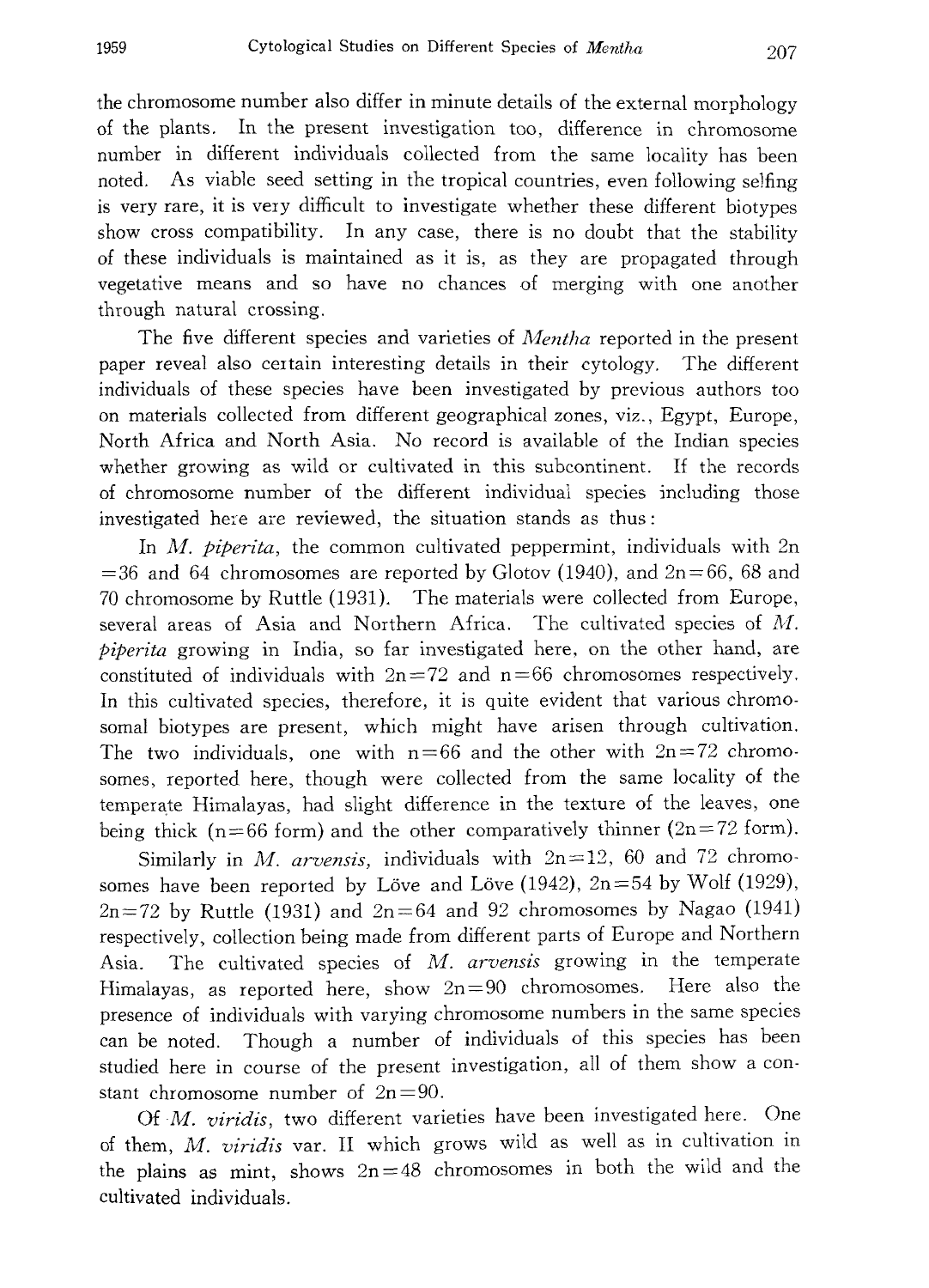Löve and Löve (1942) reported plants with  $2n=36$  and 48 chromosomes in the same species, M. viridis. Other records include individuals with  $2n=36$  chromosomes recorded by Schurhoff (1929),  $2n=36$  in another variety by Nagao (1941) and  $2n=48$  and 84 chromosomes in Italian Black and American Black spearmint respectively by the same author, Italian Black spearmint is a different type than the commonly used Indian mint. It will be interesting to compare the karyotype of the Indian mint with  $2n=48$ chromosomes with that of Northern Asian mint with  $2n=36$  and 48 chromosomes reported by Löve and Löve  $(l.c.)$ 

Another wild variety of *Mentha*, namely *M. viridis* var. I (hill variety), has been reported here, which shows some difference in the external mor phology of leaf character and in the growth of the plant. This particular variety shows chromosome number as  $2n=32$ . This number has not so far been found in any of the other individuals of M. viridis or in any other species of *Mentha*. Therefore, like other species of this genus,  $M$ . *viridis* is also characterized by a number of chromosomal biotypes.

It seems apparent that the occurrence of individuals with different chromosome numbers in the same species growing in the same area indicates that, possibly so far as the genus *Mentha* is concerned, the survival of these biotypes is not governed by any detectable cyto-ecological principle. Recently a number of plant species have been recorded where the chromosome numbers have been found to be different in plants growing in different ecological conditions (Löve and Löve 1943, Lovkvist 1947, Banach 1950, Leoncini 1951, Haskel 1954, Janaki Ammal 1954). The existence of such ecotypes with different genomic constitutions have been brought forth by a number of authors (Sokolovskaja and Strelkova 1940 and 1941, Soo 1947, Löve and Löve 1949). In *Mentha*, a glance in the previous record does not reveal any such correlation between chromosome number and the ecology. Even then, one cannot ignore the influence of micro-climate in the growth of the different individuals of the same species. More precisely it may be said that in an apparent common area, the different zones may represent various micro-climatic conditions, mainly the soil factor. It is worth while to in vestigate, whether these different chromosomal forms in the same species show any correlation with the micro-climate to which they are exposed during their growth. An analysis of the soil and other allied factors necessary for the growth of these different chromosomal forms may reveal facts fundamental from a cyto-ecological standpoint.

2. Role of polyploidy and possibility of six being the basic number of chromosomes

The most important role in the speciation of the species of *Mentha* is possibly played by polyploidy. A glance at the table (Table 5) reveals that in every species, a polyploid series is clear and in practically most of them in addition to distinct polyploid numbers, other aneuploid numbers too have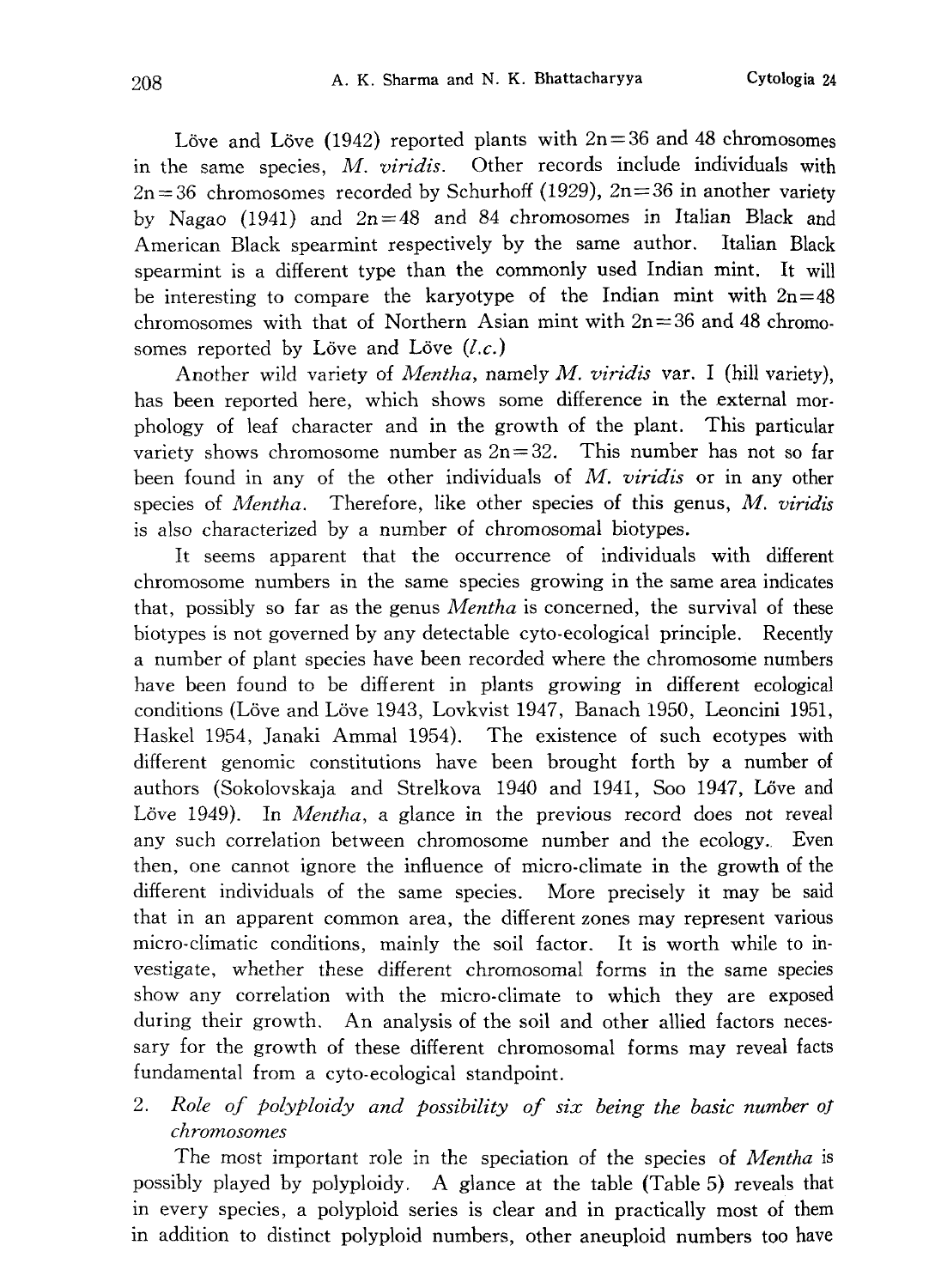been found. In absence of any observation on the detailed meiotic studies in all the species of Mentha, so far cytologically examined, it is difficult to find out the role of auto- and allo-polyploidy in the evolution of the different species. The chromosome numbers, so far noted, are either multiples of six, nine or ten. Further, in species such as  $M.$  piperita, having individuals with 2n=36, 64, 68 and 72 chromosomes, multiples of different basic numbers can be seen. The occurrence of such varying numbers in the same species obviously indicates that they have all originated from a single basic set, though apparently they denote multiples of different basic series .

If one takes into consideration all the species of Mentha cytologically known so far, the problem is posed at to whether they represent a single evolutionary series or are characterized by different lines of evolution which may or may not have a remote common ancestry. Regarding this issue, one cannot deny that multiples of different basic sets are present in different species. But if all the species are considered collectively, it will be seen that all of them have at least some individuals which show multiples of chromosome sets common to all of them. In every species, the chromosome numbers of most of the individuals are multiples of six. This number seems to be common to all of them inspite of the presence of other individuals whose chromosome numbers may be interpreted as multiples of nine and ten. In view of this fact, it appears clear that six is possibly the basic set from which different euploid and aneuploid series have evolved which have been responsible for the evolution of the different biotypes or different species. These observations reveal, so far as the genus *Mentha* is concerned, that its species represent quite a homogeneous assemblage, all being derived directly or indirectly from a common basic set.

3. Structural differences between chromosome complements of different species

In addition to numerical difference, these species also show structural

| <b>Species</b>     | Normal<br>somatic<br>number<br>(2n) | Size difference in<br>diploid comple-<br>ment<br>(2n) | Varia-<br>tions in<br>somatic<br>number<br>(2n) | Total length<br>of chromatin<br>matter in<br>haploid<br>complement |
|--------------------|-------------------------------------|-------------------------------------------------------|-------------------------------------------------|--------------------------------------------------------------------|
| Mentha             | 32                                  | * $6M^s + 6M + 20S$                                   | 60                                              | $22.6\,\mu$                                                        |
| viridis var. I     |                                     |                                                       |                                                 |                                                                    |
| M. viridis var. II | 48                                  | $14Ms + 18M + 16S$                                    | 38 & 81                                         | $45.6 \mu$                                                         |
| M. piperita var. I | 72                                  | $10M^3 + 12M + 50S$                                   | 60, 70 & 132                                    | 47.1 $\mu$                                                         |
| M. arvensis        | 90                                  | $10Ms + 10M + 70S$                                    |                                                 | 54.5 $\mu$                                                         |

Table 6. Difference in chromosome morphology, variations and length of chromatin matter

\* M-Medium-sized chromosome

S -Short chromosome

M8-Medium-sized chromosome with secondary constrictions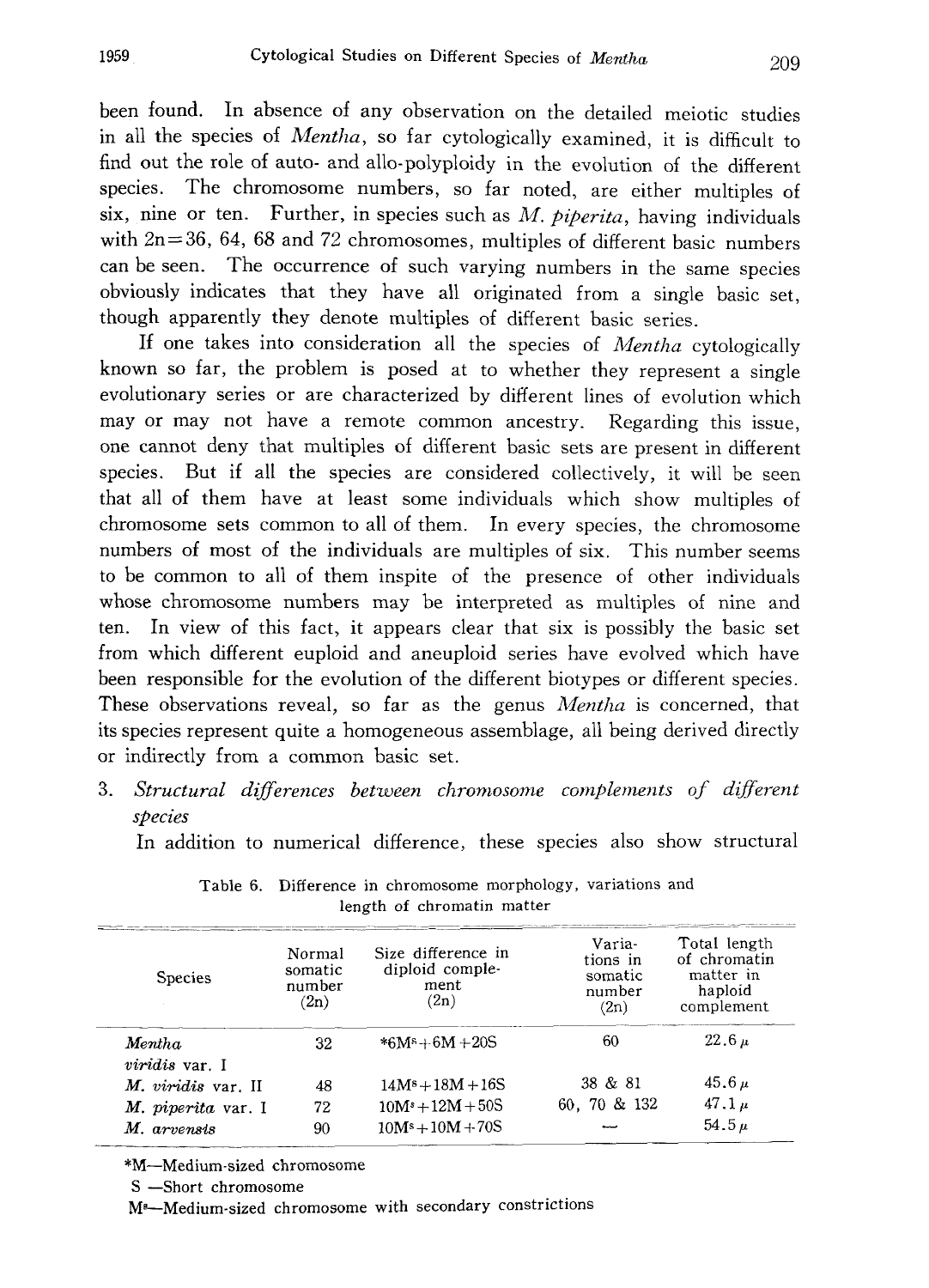difference in the chromosome complement. Though characterised by a gross homogeneity in the chromosome morphology in different species, each and every one of them has a distinct karyotype of its own. In general, the chromosomes are mostly medium to short in size with primary constrictions mainly varying from median to submedian position. The position of the primary and secondary constrictions varies in their minute details between different species. This fact immediately emphasizes the role of structural alteration of chromosomes in the evolution of the species of Mentha. The role of this process in speciation is well known in a number of other plant genera (Kihara 1940, Babcock 1947, Stewart 1948 and vide Stebbins 1951).

4. Origin of chromosomal biotypes or individuals with different chromo some numbers

In the present as well as the previous records, the presence of different individuals with different chromosome numbers has been emphasized. It has already been pointed out that the chromosome numbers in them may not necessarily be multiples of the basic number but rather a number of aneuploid forms in a number of individuals have been found. The problem naturally arises as to how these forms or chromosomal biotypes originate.

In this connection it is worth noting that in all of these species excepting M. arvensis, investigated here, considerable variations in chromosome numbers within the same somatic tissue of the individual have been found (Table 6). Such variations in the somatic tissue are constituted both of polyploid and aneuploid numbers. Recently, this behaviour has been noted in a number of species where sexual reproduction is obsolete, and the propagation is mainly carried out through vegetative means. It has been pointed out in a series of publications that such altered nuclei participate in the formation of young daughter shoots and thus shoots with different genomic constitutions arise (Sharma and Das 1954, Mookerjea 1955, Sharma 1956, Sharma and Bal 1956, Sharma and Sharma 1956, Sharma and Bhattacharyya 1956, Sharma and Mazumdar 1956). Being detached from the mother plant, they behave as independent new individuals. In absence of any regular method of sexual reproduction, this seems to be the only way through which new genotypes arise in a number of plants, specially those grown in cultivation.

So far as the genus *Mentha* is concerned, a number of its species are cultivated as mints used as spices as well as in medicines in India. They are all propagated through cuttings of runners. Seeds are no doubt formed in a number of species, but this vegetative means is the main method of reproduction of its members. The regular occurrence of variations in the somatic tissue seems to indicate that in species of *Mentha* too, speciation is affected through their participation in the formation of new shoots as emphasized in a number of other vegetatively reproducing plant species.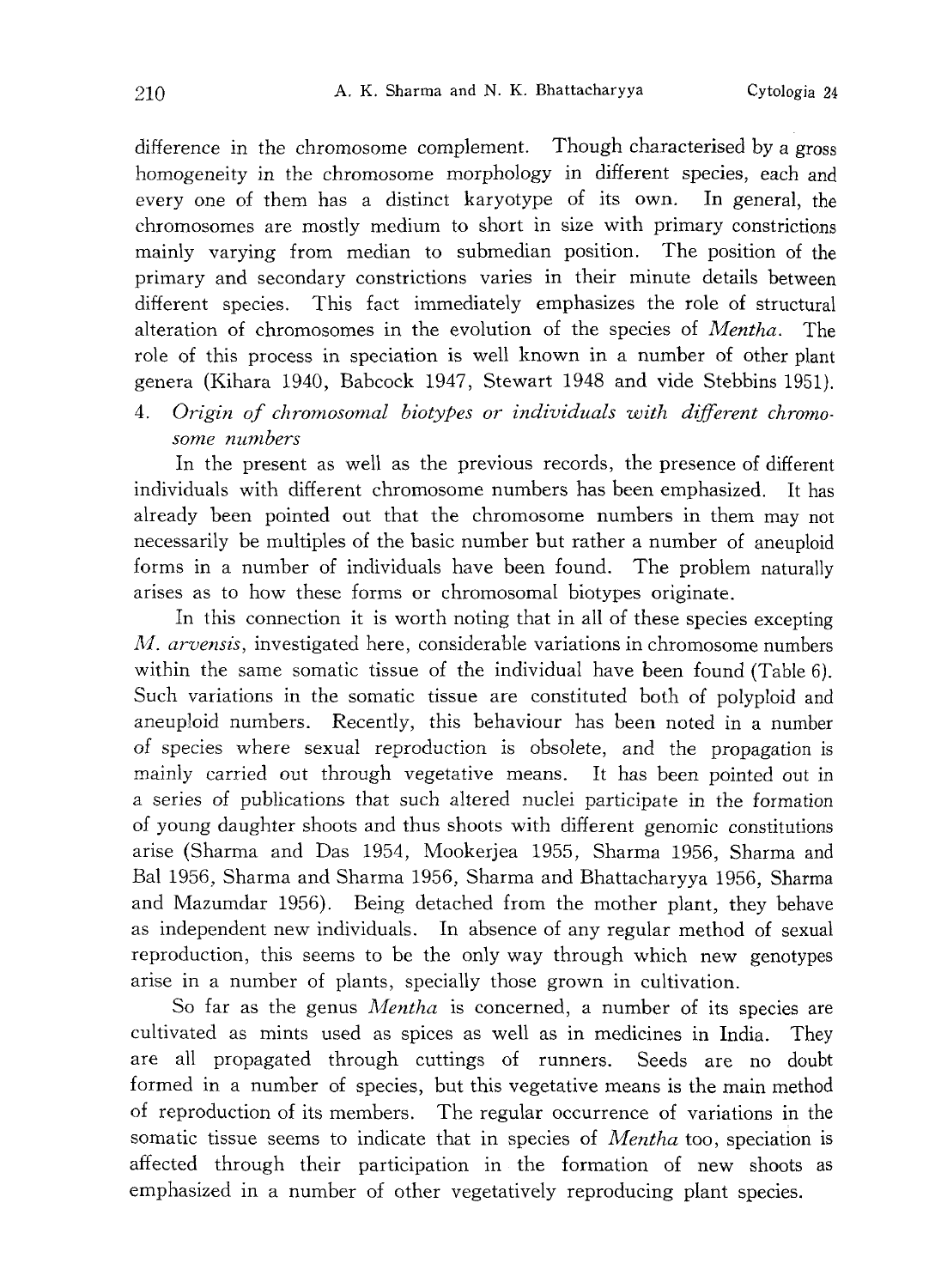#### Summary

1. A cytological investigation of five different species and varieties of the genus Mentha have been carried out. Their chromosome numbers noted here are as follows:

| i) Mentha viridis Linn. var. I       | $2n = 32$ |
|--------------------------------------|-----------|
| ii) Mentha viridis Linn. var. II     | $2n = 48$ |
| iii) <i>M. piperita</i> Linn. var. I | $2n = 72$ |
| iv) M. <i>piperita</i> Linn. var. II | $n = 66$  |
| $v)$ <i>M. arvensis</i> Linn.        | $2n = 90$ |

2. Karyotype analysis in detail has been performed in four species and varieties. Meiosis has been worked out in  $M$ . viridis var. I and  $M$ . piperita var. II.

3. It has been shown that each species and variety has got a karyotype, characteristic of its own. This fact indicates that evolution has been as sociated with a considerable degree of structural changes of chromosomes in them.

4. Role of polyploidy in speciation in this genus has been emphasized in view of the present and the previous data available on this aspect in the different species. Six has been considered as the possible basic number of chromosomes, from which all the euploid and aneuploid series have evolved.

5. Early literature as well as the present records show that in species of this genus, a large number of chromosomal biotypes occur. The im portance of analysis of these biotypes from a cyto-ecological standpoint has been emphasized.

6. Variation in chromosome number in the same somatic tissue and the ineffective method of sexual reproduction have been pointed out as re sponsible for the origin of chromosomal biotypes or individuals with different chromosome numbers. Their role in speciation as an additional means is obvious.

In conclusion, the authors wish to express their sincere thanks to Dr. K. P. Biswas, Director in charge, Medicinal Plants Scheme, Government of West Bengal, for giving us all facilities to collect different wild and cultivated species of *Mentha* at Rongo, Darjeeling.

# References

- Babcock, E. B. 1947. The genus Crepis-the taxonomy, phylogeny, distribution and evolution of Crepis. Univ. Calif. Publ. Bot. 21: 1-197.
- Banach, E. 1950. Studies in karyological differentiation of Cardamine pratensis L. in connection with ecology. Bull. Acad. Polon. Nat. Sci. n. Ser. 1: 197-211.
- Darlington, C. D, and Wylie, A. P. 1955. Chromosome Atlas of Flowering Plants, George Allen and Unwin Ltd. London.

\* Glotov , V. 1955. C. R. Acad. Sci, USSR 28: 450.